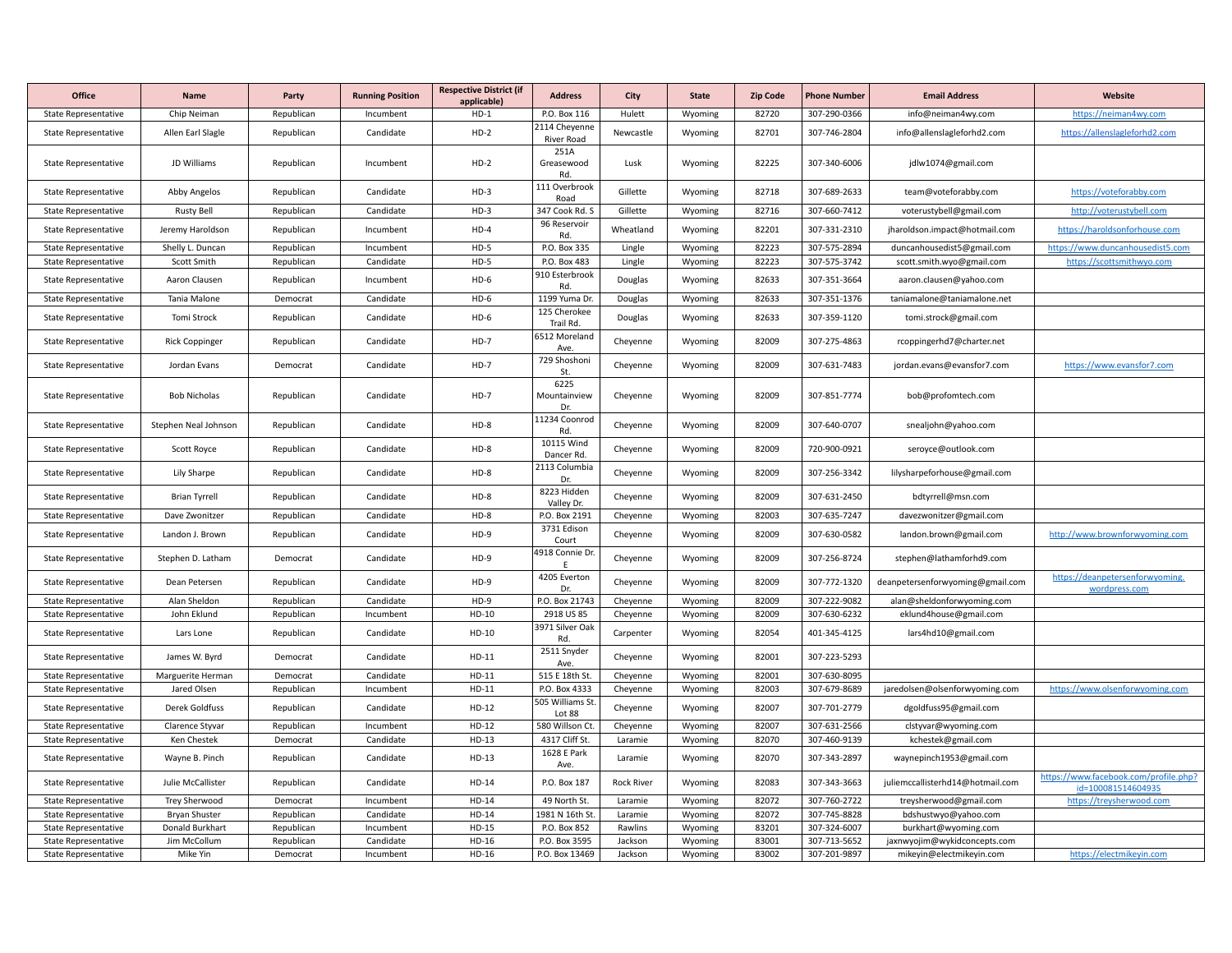| <b>State Representative</b> | Chad M. Banks         | Democrat   | Incumbent | HD-17   | 714 A ST.                  | <b>Rock Springs</b>  | Wyoming | 82901 | 307-389-3310 | chadmbanks17@gmail.com          | https://www.chadmbanks.com                                  |
|-----------------------------|-----------------------|------------|-----------|---------|----------------------------|----------------------|---------|-------|--------------|---------------------------------|-------------------------------------------------------------|
| <b>State Representative</b> | JT Larson             | Republican | Candidate | HD-17   | 1342 Kimberly<br>Ave.      | <b>Rock Springs</b>  | Wyoming | 82901 | 307-389-0162 | jt@electjtlarson.com            |                                                             |
| <b>State Representative</b> | Scott Heiner          | Republican | Incumbent | $HD-18$ | P.O. Box 505               | <b>Green River</b>   | Wyoming | 82935 | 307-875-4516 | sdheiner9@gmail.com             |                                                             |
| State Representative        | Karl Allred           | Republican | Candidate | $HD-19$ | P.O. Box 508               | Evanston             | Wyoming | 82931 | 307-679-8054 | karltallred@gmail.com           |                                                             |
| <b>State Representative</b> | Sarah Butters         | Democrat   | Candidate | HD-19   | P.O. Box 731               | <b>Mountain View</b> | Wyoming | 82939 | 307-315-5796 | sarahjessicabutters@gmail.com   |                                                             |
| <b>State Representative</b> | Jon R. Conrad         | Republican | Candidate | HD-19   | P.O. Box 466               | <b>Mountain View</b> | Wyoming | 82939 | 307-871-3195 | buckeye@bvea.net                |                                                             |
| State Representative        | <b>Andy Stocks</b>    | Republican | Candidate | HD-19   | P.O. Box 1253              | Lyman                | Wyoming | 82937 | 307-780-5981 | 1stamendmentus@protonmail.com   |                                                             |
| <b>State Representative</b> | Michael D. Schmid     | Republican | Candidate | HD-20   | P.O. Box 14                | La Barge             | Wyoming | 83123 | 307-389-7336 | mdschmid@soswellservice.com     |                                                             |
| State Representative        | <b>Albert Sommers</b> | Republican | Incumbent | HD-20   | P.O. Box 1608              | Pinedale             | Wyoming | 82941 | 307-360-7060 | albert@albertsommers.com        | http://albertsommers.com                                    |
| State Representative        | <b>Bill Winney</b>    | Republican | Candidate | HD-20   | P.O. Box 334               | Bondurant            | Wyoming | 82922 | 307-413-1506 | bill.winney@hotmail.com         | https://www.billwinney.org/home                             |
| State Representative        | Lane Allred           | Republican | Candidate | HD-21   | 2372 Highway<br>236        | Afton                | Wyoming | 83110 | 307-200-1120 | laneallred@silverstar.com       |                                                             |
| State Representative        | Jeremiah Hardesty     | Republican | Candidate | $HD-21$ | P.O. Box 4482              | Bedford              | Wyoming | 83112 | 307-249-6886 | hardesty4hd21@yahoo.com         | https://hardestyhd21.org                                    |
| <b>State Representative</b> | Andrew Byron          | Republican | Candidate | HD-22   | P.O. Box 4882              | Jackson              | Wyoming | 83001 | 307-690-2767 | andrewwyo@gmail.com             |                                                             |
|                             |                       |            |           |         |                            | West                 |         |       |              |                                 |                                                             |
| State Representative        | Ryan Sedgeley         | Democrat   | Candidate | $HD-23$ | P.O. Box 1776              | Yellowstone          | Montana | 59758 | 307-220-6084 | sedgeley4hd23@protonmail.com    | https://www.sedgeley4hd23.com                               |
| State Representative        | Liz Storer            | Democrat   | Candidate | $HD-23$ | P.O. Box 7974              | Jackson              | Wyoming | 83002 | 307-421-4711 | liz@storerforstatehouse.com     |                                                             |
| State Representative        | Paul Vogelheim        | Republican | Candidate | HD-23   | P.O. Box 255               | Jackson              | Wyoming | 83001 | 307-699-4252 | paul@votevogelheim.com          |                                                             |
| State Representative        | Sandy Newsome         | Republican | Incumbent | HD-24   | P.O. Box 575               | Cody                 | Wyoming | 82414 | 307-272-1676 | newsomeinvestments@yahoo.com    | https://www.sandynewsome.com                                |
| State Representative        | Nina Webber           | Republican | Candidate | HD-24   | 1108 14th St.<br>Suite 108 | Cody                 | Wyoming | 82414 | 307-296-7188 | ninawhd24@gmail.com             | https://ninawebber.com                                      |
| State Representative        | <b>Troy Bray</b>      | Republican | Candidate | HD-25   | 433 S Clark St.            | Powell               | Wyoming | 82435 | 307-251-0577 | ebanlittlebrother@yahoo.com     |                                                             |
| <b>State Representative</b> | Chris Good            | Republican | Candidate | HD-25   | P.O. Box 912               | Powell               | Wyoming | 82435 | 307-202-1634 | good4hd25@yahoo.com             |                                                             |
| <b>State Representative</b> | David Northrup        | Republican | Candidate | HD-25   | 799 Lane 13                | Powell               | Wyoming | 82435 | 307-272-0617 | davidastridnorthrup@gmail.com   |                                                             |
| State Representative        | Rex Rich              | Republican | Candidate | HD-25   | 1295 Road 9                | Powell               | Wyoming | 82435 | 307-256-8238 | paparich@live.com               |                                                             |
| <b>State Representative</b> | Dalton Banks          | Republican | Candidate | HD-26   | P.O. Box 64                | Cowley               | Wyoming | 82420 | 307-272-7255 | daltonpricebanks@gmail.com      |                                                             |
| <b>State Representative</b> | Tim J. Beck           | Republican | Candidate | HD-26   | 26 294 Hwy. 32             | Lovell               | Wyoming | 82431 | 307-763-0780 | electbeckhd26@gmail.com         | https://electbeckhd26.com                                   |
| <b>State Representative</b> | <b>Timothy Mills</b>  | Republican | Candidate | HD-26   | 3216 Road 39               | Greybull             | Wyoming | 82426 | 307-765-4528 | millsrtm@live.com               |                                                             |
| <b>State Representative</b> | Gary Welch            | Republican | Candidate | HD-26   | 81 East Main St.<br>Apt. 2 | Lovell               | Wyoming | 82431 | 307-409-0333 | gary@garywelch4wyo.com          |                                                             |
| State Representative        | Martha Lawley         | Republican | Candidate | HD-27   | 818 Sagebrush<br>Dr.       | Worland              | Wyoming | 82401 | 307-431-1272 | lawley@rtconnect.net            |                                                             |
| State Representative        | Kimberly M. Bartlett  | Democrat   | Candidate | HD-28   | 909 Arapahoe<br>St         | Thermopolis          | Wyoming | 82443 | 307-431-1934 | kim@bartlett4wyo.com            | https://www.bartlett4wyo.com                                |
| State Representative        | John R. Winter        | Republican | Candidate | HD-28   | P.O. Box 311               | Thermopolis          | Wyoming | 82443 | 307-690-0185 | jrwinter307@gmail.com           |                                                             |
|                             |                       |            |           |         | 375 W College              |                      |         |       |              |                                 |                                                             |
| <b>State Representative</b> | Gary Miller           | Republican | Candidate | HD-29   | Ave.                       | Sheridan             | Wyoming | 82801 | 307-752-5675 | garymillerhd29@gmail.com        |                                                             |
| State Representative        | Ken Pendergraft       | Republican | Candidate | HD-29   | 459 W Burkitt<br>St.       | Sheridan             | Wyoming | 82801 | 307-763-0989 | kpendy62@gmail.com              | https://www.facebook.com/profile.php?<br>id=100064005822164 |
| State Representative        | Martha J. Wright      | Democrat   | Candidate | HD-29   | 428 N Jefferson<br>St.     | Sheridan             | Wyoming | 82801 | 307-210-9562 | mjw1096@msn.com                 |                                                             |
|                             |                       |            |           |         | Apt. 400                   |                      |         |       |              |                                 |                                                             |
| <b>State Representative</b> | Mark Jennings         | Republican | Incumbent | HD-30   | 765 W<br>Timberline Dr.    | Sheridan             | Wyoming | 82801 | 307-461-0697 | markjennings@markjennings30.com | https://markjennings30.com                                  |
| <b>State Representative</b> | John Bear             | Republican | Incumbent | HD-31   | 305 W.<br>Lakeway Rd.      | Gillette             | Wyoming | 82718 | 307-670-1130 | jhnbear@gmail.com               | https://www.johnbearwyhouse.com                             |
| State Representative        | Ken Clouston          | Republican | Candidate | HD-32   | 3830 Overdale<br>Dr.       | Gillette             | Wyoming | 82718 | 307-682-4900 | kcc4j@yahoo.com                 |                                                             |
| State Representative        | Timothy P. Hallinan   | Republican | Incumbent | HD-32   | 1401 Three<br>Forks Ct.    | Gillette             | Wyoming | 82718 | 307-686-6542 |                                 |                                                             |
| <b>State Representative</b> | Wade Warren LeBeau    | Republican | Candidate | HD-33   | P.O. Box 1696              | Fort Washakie        | Wyoming | 82514 | 307-438-3678 | wade.lebeau@yahoo.com           |                                                             |
| State Representative        | Andi LeBeau           | Democrat   | Incumbent | HD-33   | P.O. Box 2022              | Riverton             | Wyoming | 82501 | 307-349-6703 | aclifford72@gmail.com           |                                                             |
| State Representative        | Sarah Penn            | Republican | Candidate | HD-33   | 15 Glick Road              | Lander               | Wyoming | 82520 | 307-209-0159 | sarah@sarahpennforhd33.org      | https://sarahpennforhd33.org                                |
| State Representative        | Valaira Whiteman      | Republican | Candidate | HD-33   | P.O. Box 160               | Saint Stephans       | Wyoming | 82524 | 307-220-4848 | vwhiteman@wyoming.com           |                                                             |
| <b>State Representative</b> | Pepper L. Ottman      | Republican | Incumbent | HD-34   | P.O. Box 150               | Riverton             | Wyoming | 82501 | 307-856-1178 | wyoming@pepperottmanhd34.com    | https://pepperottmanhd34.com                                |
| <b>State Representative</b> | Tony Locke            | Republican | Candidate | HD-35   | 1438 Luker Dr.             | Casper               | Wyoming | 82609 | 307-277-9906 | tony@lockeforwyo.com            |                                                             |
|                             |                       |            |           |         | 2091 South                 |                      |         |       |              |                                 |                                                             |
| <b>State Representative</b> | Joe MacGuire          | Republican | Incumbent | HD-35   | Walsh Drive                | Casper               | Wyoming | 82609 | 307-333-3653 | joemacguire762@gmail.com        |                                                             |
| State Representative        | Debra L. Cheathum     | Republican | Candidate | HD-36   | 333 S Socony Pl.           | Casper               | Wyoming | 82609 | 307-337-6227 | debforstatehouse36@gmail.com    |                                                             |
| <b>State Representative</b> | Art Washut            | Republican | Incumbent | HD-36   | 4031 Crystie Ln.           | Casper               | Wyoming | 82609 | 307-251-4725 | art.washutforhouse36@gmail.com  | https://www.artwashutforhouse36.com                         |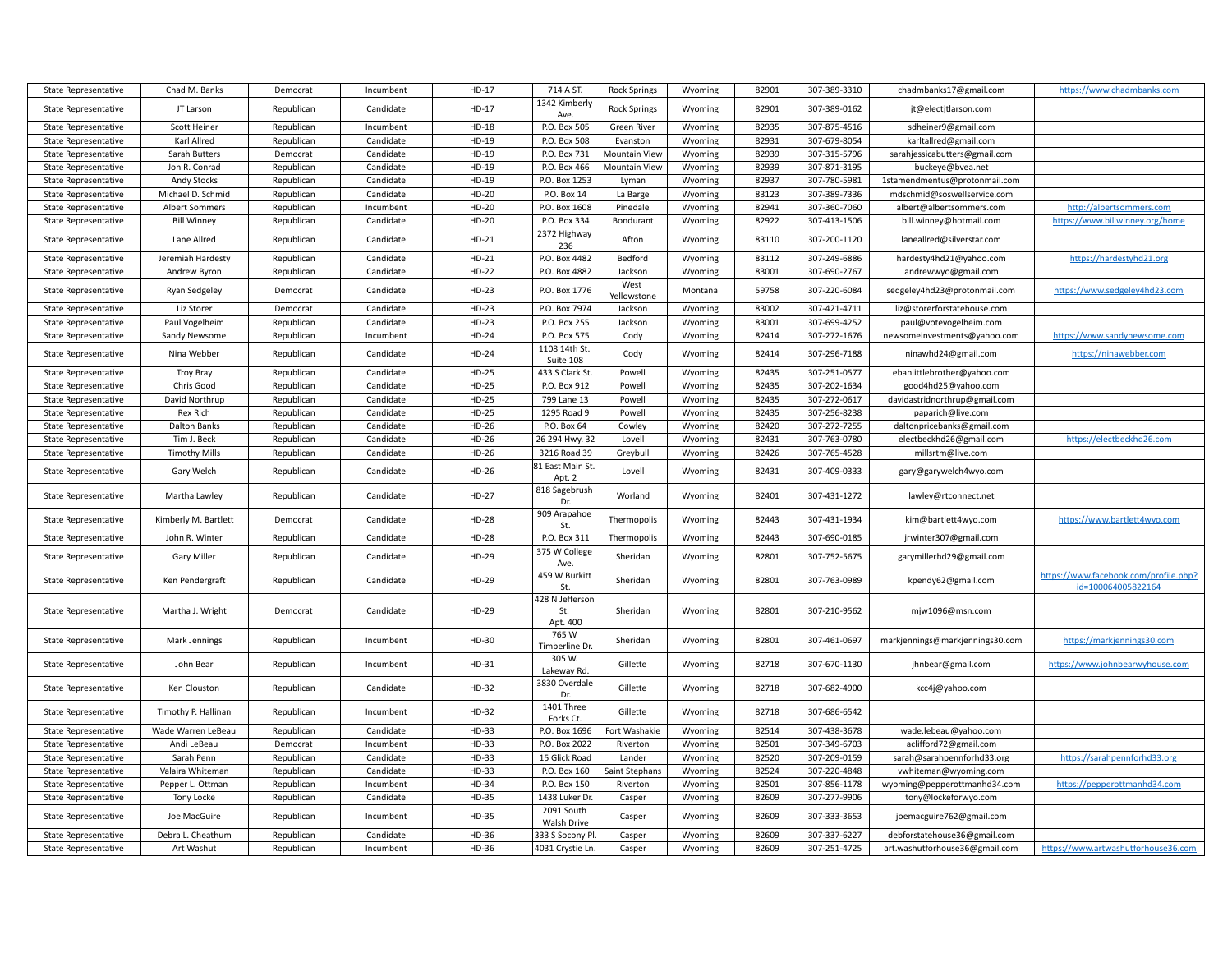| <b>State Representative</b> | <b>Steve Bray</b>         | Republican | Candidate | HD-37        | 3518 Aspen Ln.                               | Casper              | Wyoming | 82604 | 307-232-8250 | stevebray37@icloud.com         | http://stevebray.com               |
|-----------------------------|---------------------------|------------|-----------|--------------|----------------------------------------------|---------------------|---------|-------|--------------|--------------------------------|------------------------------------|
| <b>State Representative</b> | Steve Harshman            | Republican | Incumbent | HD-37        | 4286<br>Moonbeam Rd.                         | Casper              | Wyoming | 82604 | 307-262-8075 | harshmanforwyoming@gmail.com   |                                    |
| <b>State Representative</b> | Tom Walters               | Republican | Incumbent | HD-38        | 14700 Hwy. 220                               | Casper              | Wyoming | 82604 | 307-265-8935 | tom.walters@reagan.com         | https://www.waltershd38.com        |
| <b>State Representative</b> | Cody Wylie                | Republican | Candidate | HD-39        | 517 Archers<br>Trail                         | <b>Rock Springs</b> | Wyoming | 82901 | 307-371-5142 | codywylie@hotmail.com          |                                    |
| <b>State Representative</b> | <b>Barry Crago</b>        | Republican | Incumbent | HD-40        | 443 S Lobban<br>Ave.                         | Buffalo             | Wyoming | 82834 | 307-267-9789 | cragolaw@rtconnect.net         |                                    |
| <b>State Representative</b> | <b>Richard Tass</b>       | Republican | Candidate | HD-40        | 386 Crazy<br>Woman Canyon<br>Rd.             | Buffalo             | Wyoming | 82834 | 307-620-2551 | rtass@vcn.com                  | https://wyominghd40.com            |
| <b>State Representative</b> | <b>Bill Henderson</b>     | Republican | Candidate | $HD-41$      | P.O. Box 20877                               | Cheyenne            | Wyoming | 82003 | 307-201-9898 | bill4wyo@gmail.com             |                                    |
| <b>State Representative</b> | Ben Hornok                | Republican | Candidate | HD-42        | 1903 South<br>Greeley Hwy.<br><b>PMB 251</b> | Cheyenne            | Wyoming | 82007 | 307-369-3322 | benhornokforwyoming@gmail.com  |                                    |
| <b>State Representative</b> | Linnaea Sutphin           | Republican | Candidate | HD-42        | 2297 Carina<br>Court                         | Cheyenne            | Wyoming | 82009 | 307-286-1963 | lsutphin307@gmail.com          |                                    |
| <b>State Representative</b> | Clayton Mills             | Republican | Candidate | HD-43        | 3462 Hancock<br>Ln.                          | Cheyenne            | Wyoming | 82007 | 307-634-2772 | lerod007@outlook.com           |                                    |
| <b>State Representative</b> | JoAnn Taylor              | Republican | Candidate | HD-43        | 786 Century<br>Hills Trl.                    | Cheyenne            | Wyoming | 82007 | 253-226-9514 | jtaylorcheyenne@gmail.com      |                                    |
| <b>State Representative</b> | Dan Zwonitzer             | Republican | Incumbent | HD-43        | P.O. Box 207                                 | Cheyenne            | Wyoming | 82003 | 307-214-7826 | dzwonitzer@wyoming.com         |                                    |
| <b>State Representative</b> | Sara Burlingame           | Democrat   | Candidate | <b>HD-44</b> | P.O. Box 544                                 | Cheyenne            | Wyoming | 82003 | 307-214-2556 | burlingame4house@gmail.com     |                                    |
| <b>State Representative</b> | Michael Reyes             | Republican | Candidate | HD-44        | 212 East 9th<br>Street                       | Cheyenne            | Wyoming | 82007 | 307-640-6420 | michaelreyescheyenne@gmail.com |                                    |
| <b>State Representative</b> | John B. Romero-Martinez   | Republican | Incumbent | HD-44        | 505 E 5th St.                                | Cheyenne            | Wyoming | 82007 | 307-365-0531 | bluemary2005@yahoo.com         |                                    |
| <b>State Representative</b> | Tamara N. Trujillo        | Republican | Candidate | HD-44        | 1001W<br>Jefferson Rd.                       | Cheyenne            | Wyoming | 82007 | 307-221-1127 | tamarantrujillo@gmail.com      |                                    |
| <b>State Representative</b> | Karlee Provenza           | Democrat   | Incumbent | HD-45        | P.O. Box 1715                                | Laramie             | Wyoming | 82073 | 307-223-6902 | karleerprovenza@gmail.com      | https://www.provenzaforwyoming.com |
| <b>State Representative</b> | Ocean Andrew              | Republican | Incumbent | HD-46        | P.O. Box 2148                                | Laramie             | Wyoming | 82073 | 307-314-9246 | contact@oceanandrew.com        | https://www.oceanandrew.com        |
| <b>State Representative</b> | Merav Ben-David           | Democrat   | Candidate | HD-46        | 6839 Black Elk<br>Trl.                       | Laramie             | Wyoming | 82070 | 307-214-0510 | mbendavidwy@gmail.com          | https://www.bendavid2020.com       |
| <b>State Representative</b> | Richard "RJ" Lennox       | Republican | Candidate | HD-46        | 617 E Pershing<br>Blvd.                      | Cheyenne            | Wyoming | 82001 | 307-287-8999 | rjabadan@yahoo.com             |                                    |
| <b>State Representative</b> | <b>Bob Davis</b>          | Republican | Candidate | <b>HD-47</b> | P.O. Box 369                                 | Baggs               | Wyoming | 82321 | 307-383-6457 | davisconstruction83@yahoo.com  |                                    |
| <b>State Representative</b> | Clyde R. Johnson          | Republican | Candidate | <b>HD-47</b> | P.O. Box 928                                 | Saratoga            | Wyoming | 82331 | 307-710-0605 | clydejohnson@votejohnson22.com |                                    |
| <b>State Representative</b> | Lee Ann Stephenson        | Democrat   | Candidate | HD-47        | P.O. Box 7                                   | Riverside           | Wyoming | 82325 |              | leeannforwyoming@gmail.com     |                                    |
| <b>State Representative</b> | Clark Stith               | Republican | Incumbent | <b>HD-48</b> | 505 Broadway                                 | <b>Rock Springs</b> | Wyoming | 82901 | 307-389-7735 | clarkstith1961@gmail.com       |                                    |
| <b>State Representative</b> | <b>Vladimir Allred</b>    | Republican | Candidate | HD-49        | P.O. Box 508                                 | Evanston            | Wyoming | 82930 | 801-673-6586 | vladimir.allred15@gmail.com    |                                    |
| <b>State Representative</b> | Tim Beppler               | Democrat   | Candidate | HD-49        | 636 12th St.                                 | Evanston            | Wyoming | 82930 | 307-677-5838 | tbeppler@allwest.net           |                                    |
| <b>State Representative</b> | Ryan C. Berger            | Republican | Candidate | HD-49        | 60 Washakie<br>Dr.                           | Evanston            | Wyoming | 82930 | 307-679-3539 | rbergercowboy@gmail.com        |                                    |
| <b>State Representative</b> | Rachel Rodriguez-Williams | Republican | Incumbent | HD-50        | P.O. Box 444                                 | Cody                | Wyoming | 82414 | 307-250-5008 | williamsforhd50@gmail.com      |                                    |
| <b>State Representative</b> | <b>Bryan Miller</b>       | Republican | Candidate | HD-51        | P.O. Box 6830                                | Sheridan            | Wyoming | 82801 | 307-706-4557 | hd51@bryanmillerforwyoming.com |                                    |
| <b>State Representative</b> | Cyrus Western             | Republican | Incumbent | HD-51        | P.O. Box 175                                 | <b>Big Horn</b>     | Wyoming | 82833 | 307-202-9497 | cyrus@votewestern.com          |                                    |
| <b>State Representative</b> | Ronda Boller              | Republican | Candidate | HD-52        | 103 Pineview<br>Drive                        | Gillette            | Wyoming | 82716 | 307-670-4733 | rlboller@hotmail.com           |                                    |
| <b>State Representative</b> | Reuben Tarver             | Republican | Candidate | HD-52        | P.O. Box 7100                                | Gillette            | Wyoming | 82717 | 307-299-7145 | admin@reubentarver.com         | https://www.reubentarver.com       |
| <b>State Representative</b> | Chris R. Knapp            | Republican | Incumbent | HD-53        | 1134 E 12th St                               | Gillette            | Wyoming | 82716 | 307-660-4566 | copychris@vcn.com              |                                    |
| <b>State Representative</b> | Llloyd Charles Larsen     | Republican | Incumbent | HD-54        | 1076 S Second<br>St.                         | Lander              | Wyoming | 82520 | 307-321-1221 | lloydlarsen2020@gmail.com      | https://www.lloydlarsen.com        |
| <b>State Representative</b> | <b>Ember Oakley</b>       | Republican | Incumbent | HD-55        | 1113 Fairview<br>Dr.                         | Riverton            | Wyoming | 82501 | 307-349-0222 | emberoakley@gmail.com          | https://oakleyforwyoming.com       |
| <b>State Representative</b> | Jerry Obermueller         | Republican | Incumbent | HD-56        | 5031 S David St.                             | Casper              | Wyoming | 82601 | 307-262-7297 | jerryobermueller2@gmail.com    |                                    |
| <b>State Representative</b> | Robert Johnson            | Democrat   | Candidate | HD-57        | 1434 S<br>Pennsylvania<br>Ave.               | Casper              | Wyoming | 82609 | 307-247-7776 | gowyorobertjohnson@gmail.com   |                                    |
| <b>State Representative</b> | Thomas Myler              | Republican | Candidate | HD-57        | 1739 S Mitchell<br>St.                       | Casper              | Wyoming | 82601 | 307-277-7073 | jamesthomasmyler@gmail.com     |                                    |
| <b>State Representative</b> | Jeanette Ward             | Republican | Candidate | HD-57        | 1600 E 26th St                               | Casper              | Wyoming | 82609 | 307-222-9747 | jwforw@gmail.com               |                                    |
| <b>State Representative</b> | <b>Bill Allemand</b>      | Republican | Candidate | <b>HD-58</b> | P.O. Box 119                                 | Midwest             | Wyoming | 82643 | 307-277-0902 | billshot307@gmail.com          | https://billfor58.com              |
| <b>State Representative</b> | Patrick Sweeney           | Republican | Incumbent | <b>HD-58</b> | P.O. Box 1325                                | Casper              | Wyoming | 82602 | 307-234-6122 | patricksweeney616@gmail.com    |                                    |
|                             |                           |            |           |              |                                              |                     |         |       |              |                                |                                    |